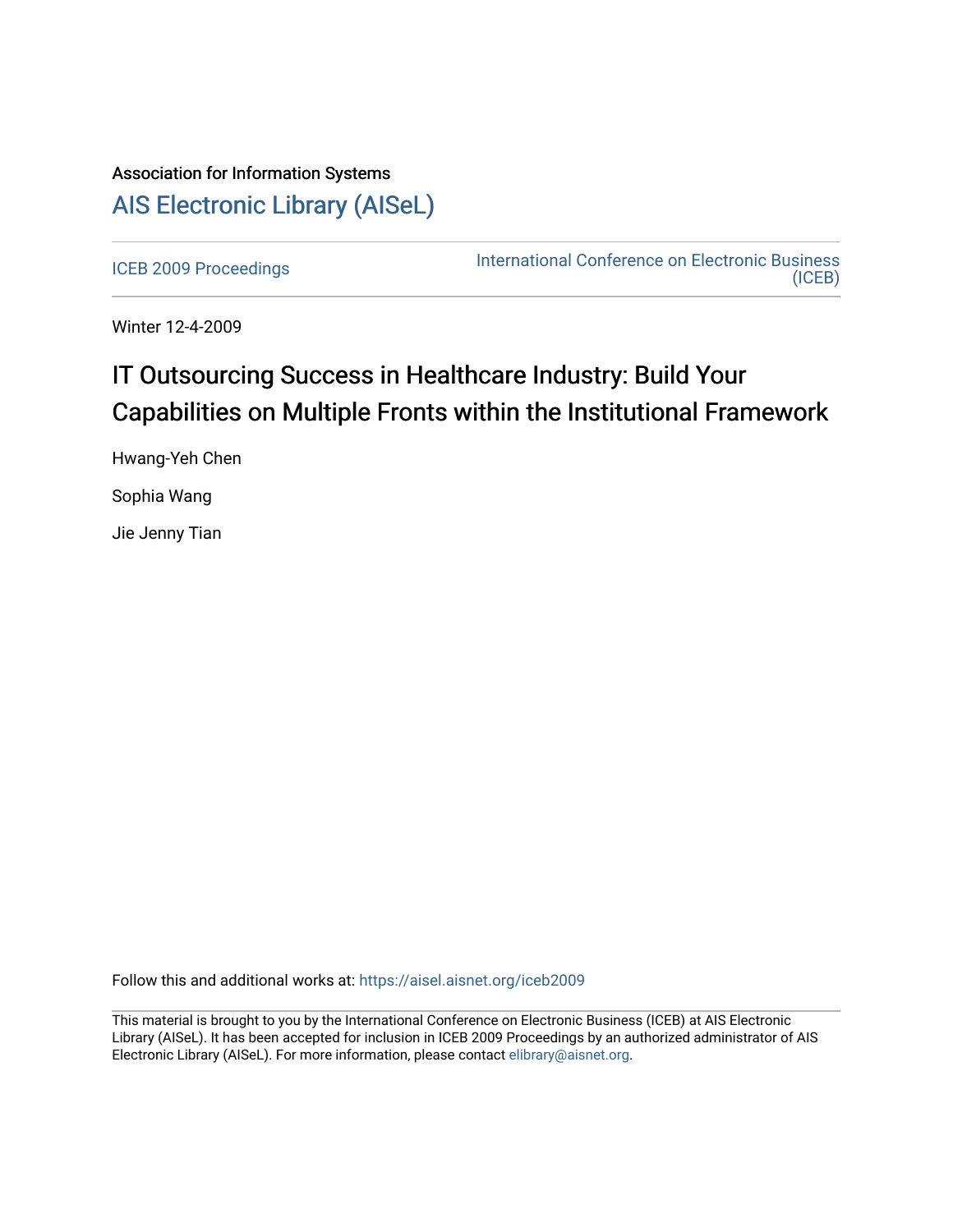## **IT OUTSOURCING SUCCESS IN HEALTHCARE INDUSTRY: BUILD YOUR CAPABILITIES ON MULTIPLE FRONTS WITHIN THE INSTITUTIONAL FRAMEWORK**

Hwang-Yeh Chen<sup>1</sup>, Sophia Wang<sup>2</sup>, and Jie Jenny Tian<sup>3</sup>

<sup>1</sup>Department of Accounting InformationTzu Chi College of Technology, Taiwan <sup>2</sup>Department of Business Administration National Dong Hwa University, Taiwan <sup>3</sup>School of Hotel and Tourism Management The Chinese University of Hong Kong hyjchen@tccn.edu.tw, sophiawang@mail.ndhu.edu.tw, tianjie@baf.msmail.cuhk.edu.hk

## **Abstract**

In this manuscript we report the findings from an in-depth case study about the factors that determine IT outsourcing success in the healthcare industry. Healthcare organizations in Taiwan are faced with increasing institutional pressures in the forms of hospital accreditation systems and national insurance program requirements. We found that organizations appeared to have adopted similar outsourcing practices under institutional pressures. However, whether or not an organization could successfully implement an outsourcing decision depends on the organization's IT capabilities, governance capabilities, and capabilities to manage its relationship with the vendor. Research implications of these results are discussed.

**Keywords:** IT outsourcing, healthcare industry, institutional pressures, capabilities

## **Introduction**

The phenomenon of IT outsourcing has attracted wide research attention in the past two decades [1] [2] [3] [4]. Previous researchers have applied various theories to explain why organizations outsource their IT functions, what IT functions tend to be contracted out, how outsourcing decisions are implemented, and how outsourcing choices affect business processes and outcomes [1]. Despite the abundant literature, the previous research on IT outsourcing has far from been conclusive. This is partly because the phenomenon itself is continually evolving and new issues keep coming up. For example, while outsourcing started as a cost-reduction tool, it now has evolved into an important component of a firm's overall business strategy [5]. Previous research has been limited also because relatively fewer studies have examined what happen after the outsourcing deal is arranged. In their extensive review, Dibbern and colleagues [1] suggested that a major gap in the previous research is the relative lack of attention to the relationship between the client and the vendor. Another gap is the lack of research on the effects of industry- and country-level factors on IT

outsourcing patterns and outcomes.

To address these gaps, this study explores the relationship between the client and the vendor in IT outsourcing implementation. Using in-depth qualitative data collected from two hospitals in Taiwan, we intend to answer two questions:

(1) In the heavily regulated healthcare industry, how do institutional pressures in the forms of laws, government regulations, and professional standards influence companies' IT outsourcing decisions?

(2) What types of capabilities does a healthcare organization need to have in order to ensure successful outsourcing implementation?

We draw upon the discussions about organizational capabilities and client-vendor relationships [4] [6] [7] [8] as well as the case findings to develop a capability-based model of outsourcing success. We argue that three types of<br>organizational capabilities (IT capabilities, organizational capabilities (IT governance capabilities, and relationship management capabilities) work together to contribute to outsourcing success. That is, success depends on the organization's abilities to understand the strategic implications of IT functions, select qualified vendors, monitor vendor behavior through well-designed outsourcing contracts, and maintain smooth work relationships with the vendor(s). We also argue that institutional forces in the healthcare industry may lead to increasingly homogenous outsourcing decisions (a result of the legitimacy-seeking and imitation processes), but whether or not those outsourcing decisions can be successfully implemented largely depends on the extent to which organizations possess the above-mentioned key capabilities. While most previous studies have focused on how the characteristics of an IT activity may influence outsourcing mode and degree, we suggest that the capabilities of the organization that carry out those<br>IT activities are equally important for IT activities are equally important for understanding the processes and results of IT outsourcing.

The rest of this paper is organized as follows. The next section provides a brief review of the relevant literature. We then describe the empirical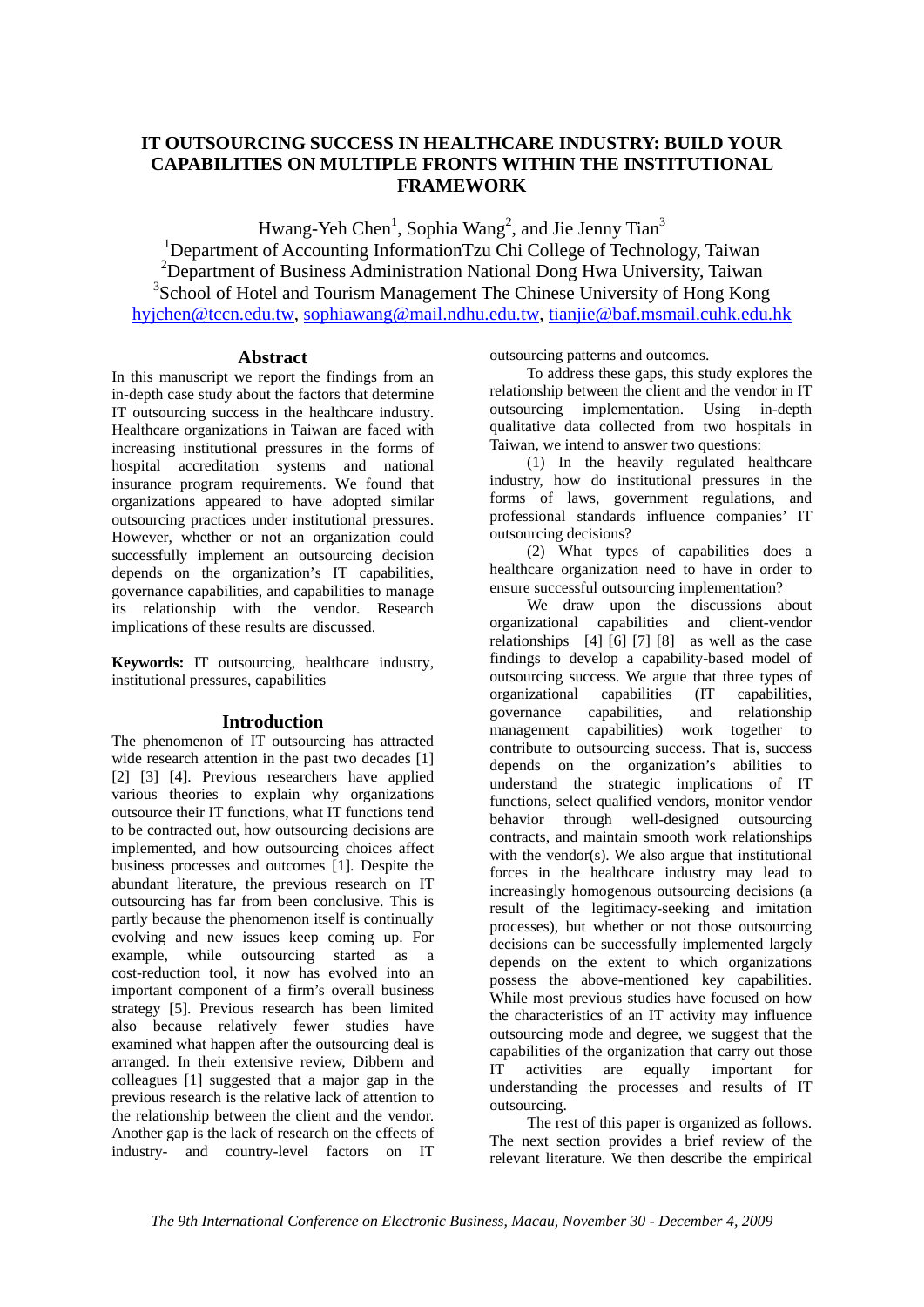setting – Taiwan's healthcare industry, with a focus on hospital information system (HIS) development and outsourcing trends. This is followed by a description of the cases used in the study. Critical findings emerging from our analysis are reported. The last section is devoted to the implications of the findings.

## **Theoretical Background**

Chaudhury, Nam and Roa [9] defined IT outsourcing as "the contracting of various information systems' sub-functions by user firms to outside information systems vendors." Dibbern et al. [1] proposed a two-stage model of IS outsourcing in which the decision process (Phase 1) is related to three issues – why, what, and which to outsource, and the implementation stage (Phase 2) is related to the how issues and outcomes of outsourcing. Early studies placed an emphasis on the phase one issues, particularly the determinants of the outsourcing choice ("make or buy") and the degree of outsourcing (total vs. selective). This stream of research has been greatly influenced by transaction cost economics (TCE) [10] and, to a lesser degree, by institutional theory [11] [12]. Recent studies, in comparison, have paid more attention to the phase two issues, e.g., implementation processes of outsourcing decisions. Rather than focusing on the IT- and institutional-level factors, this stream of research suggests that implementation effectiveness is largely a function of organizational and interorganizational factors, including the organization's resource base/capabilities and the relationship between the client and the vendor. The predominant theoretical perspectives in this line of research include the resource-based view of the firm (RBV) [2] [13] [14] and various relationship theories emphasizing cooperation, communication, and trust [15] [16]. In the following paragraphs, we will review the main arguments derived from these theories and discuss the gaps that have not yet been addressed in previous outsourcing research.

## **Transaction cost economics (TCE)**

Assuming that the parties to an economic transaction are both boundedly rational and opportunistic, TCE proponents argue that for certain types of transactions, the market mechanism may fail and organizations will choose to "make" certain products rather than "buying" them on the free market. Transaction costs refer to the effort, time, and costs incurred in searching, creating, negotiating, monitoring, and enforcing a contract between buyers and suppliers [17]. Three key features of a transaction, asset specificity, uncertainty, and frequency, are associated with high transaction costs and hence making it impossible for transaction parties to reach a "complete contract." Applied to the outsourcing context, TCE predicts that IT functions / activities highly specific to the firm's business operations will be less likely to be outsourced to external vendors because high asset specificity of these activities leads to high transaction costs, making it difficult to protect the client's interests with effective contractual terms and conditions [18]. Similarly, organizations are less likely to outsource IT activities characterized by technological, measurement, and demand uncertainty [19] [20]. Finally, TCE suggests that organizations are less likely to outsource IT activities frequently taking place in daily operation in order to avoid contracting risks. Overall, TCE presents a set of IT function-level factors that determine the organization's choice between outsourcing and in-house IT development.

### **Institutional theory**

Institutional theory focuses on explaining the homogeneity of organizational forms and practices in organizational fields [12]. Different from the theoretical approaches emphasizing organizational-level and IT-function-level determinants of outsourcing, institutional theory suggests that forces originating from the organization's external business and institutional environments will influence the ongoing patterns of organizational activities. Such external constituents as regulatory agencies, the media, trade associations and other stakeholders place pressures on the organizations to adopt "legitimate" practices. Since organizations care about their image and reputation, they will tend to follow peer organizations' successful practices or adopt management methods appealing to outside stakeholders. Over time, organizations operated in the same field (e.g., the same industry) may become increasingly similar to each other in their structures and strategies. Relatively few studies have explored the effect of institutional forces on outsourcing, but it has been widely acknowledged that Kodak's 1989 decision to outsource its IT function "legitimated" outsourcing as an acceptable, even fashionable, practice [1]. In their study on IS outsourcing in the U.S. banking industry, Ang and Cummings [21] found mixed support for institutional theory. Consistent with institutional theory, they found that federal regulators exerted substantial influence on bank practices and operations. Since the regulators conduct periodic examinations to ensure that banks conform to rules, e.g., rules about the bi-annual audit of banks' electronic data processing practices, banks respond to these institutional pressures by adopting similar IS practices. When institutional pressures came from peer banks, however, banks responded less to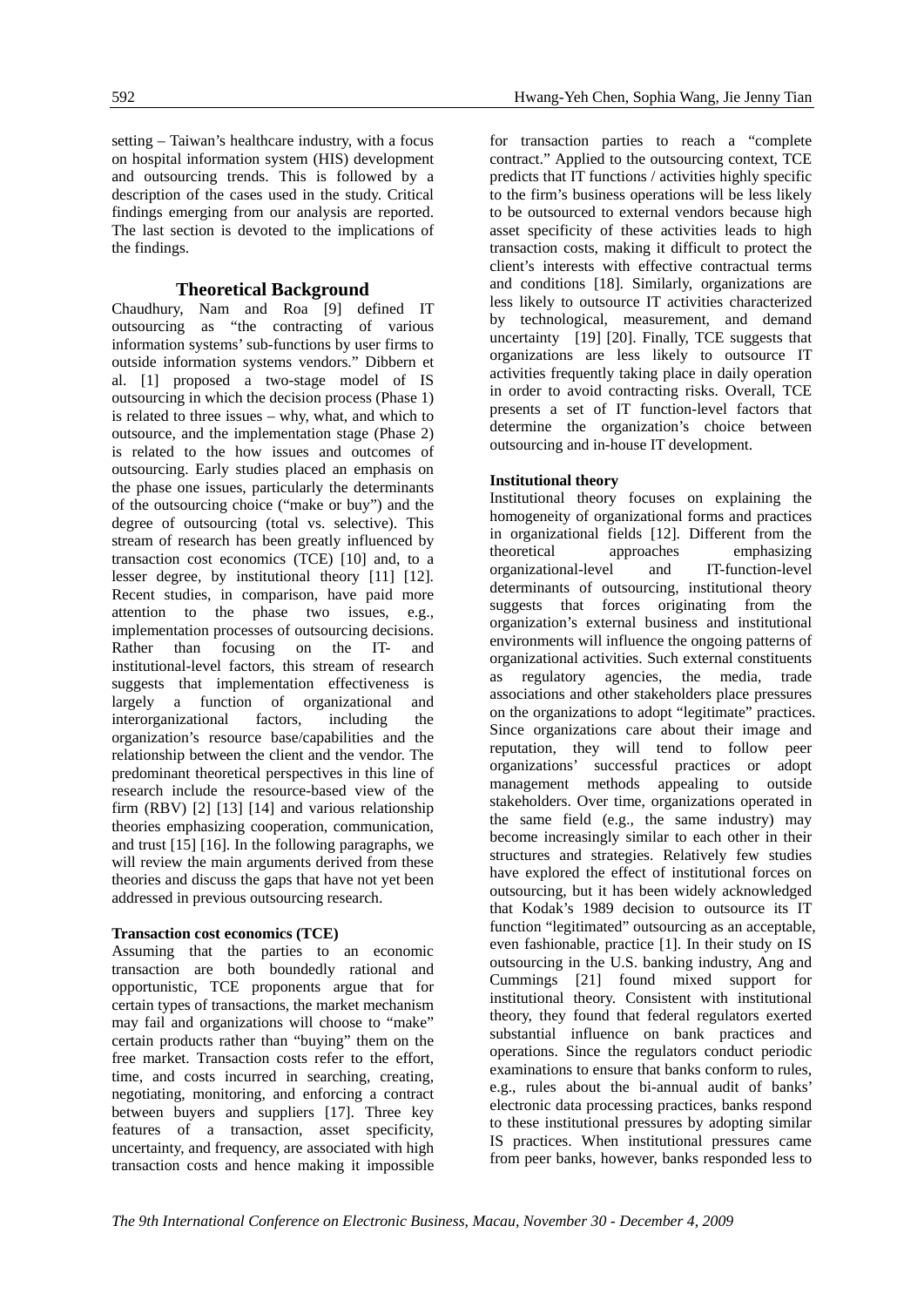these pressures but more to internal transaction cost concerns. These authors also found that large banks were less subject to institutional pressures than were small banks. These findings indicate the necessity to consider the external/institutional factors and the internal/organizational factors simultaneously, which may be particularly relevant in highly regulated industries.

#### **Resources and capabilities**

The RBV considers an organization as a collection of resources or capabilities [2]. Barney [13] suggested that persistent superior performance can be attributed to the possession of valuable and rare resources that are difficult to imitate and for which there are no substitutes. Whereas resources could include both tangible and intangible asserts, capabilities are defined as the capacity to deploy resources using organizational processes [22]. In the outsourcing context, researchers have proposed different typologies of organizational capabilities and linked them to outsourcing success. For example, Feeny and Willcocks [23, 24] identified eight core IS capabilities in four areas: business and IT vision (ability to integrate IT with business strategy), IT development skills, delivery of IS services (capabilities to implement information systems and to deal with vendors / customers) and IS leadership and informed buying. Informed buying, essentially, refers to capabilities to design and manage a contract and create a shared knowledge base for managing outsourcing relationships among vendors, users, and IS staff members. In other words, effective outsourcing implementation also depends on governance capabilities, or capabilities to control the contracting process and to monitor vendor behavior [8], and relationship management capabilities that enable the client to see beyond the contractual conditions and to create a positive dynamic cooperative relationship with the vendor in the post-contract process.

#### **Client-vendor relationship studies**

Various models regarding the client-vendor relationship dynamics have been proposed. These models share a common argument, that is, legal outsourcing contracts are imperfect and the ultimate success depends on the abilities of the client and the vendor to develop a flexible, trust-based long-term relationship [7]. Many researchers have conceptualized the key elements of the client-vendor relationship from a sociopsychological perspective. For example, Lee and Kim [7] proposed a model based on behavioral-attitudinal theory in which two sets of relationship-specific variables affect outsourcing success. Three behavioral variables (shared

knowledge, mutual dependency, and organizational linkage) are proposed to influence outsourcing success through three psychological variables (perceived mutual benefits, perceived commitment, and perceived predisposition). Essentially, their model suggests that sharing behaviors displayed by the client and the vendor facilitate the formation of positive attitudes towards their relationship, which in turn, determine outsourcing success. Kern and Willcocks [15], by comparison, distinguished between two relationship focuses – contractual and embeddedness. Moreover, they suggested that, over time, the client and the supplier are engaged in cooperative behaviors in their daily interactions.

We argue that these theoretical approaches offer complementary rather than conflicting explanations for successful implementation of outsourcing decisions. They examine the influential factors at different levels of analysis (environmental, organizational, IT functional, and dyadic / relational) and can be integrated into a dynamic model of IT implementation. To explore this theoretical possibility, we conducted an in-depth case study on two Taiwan-based hospitals. The design of the study and the key findings are reported as follows.

## **Empirical Setting and Research Methods**

Advanced information technologies are dramatically changing the way healthcare organizations are operated. In general, hospital information systems (HIS) consist of two primary classes of systems, administrative and clinical [25]. The former stores administrative and financial data related to personnel management, accounting and billing, and other operational matters. The latter stores clinical information used for diagnosing and treating a patient. In Taiwan, hospital information systems (HIS) started in the 1990s with administrative applications such as patient billing and accounting processing and gradually expanded to include clinical applications in the 2000s. Nowadays, HIS have grown into large, comprehensive and complex systems that support both daily hospital operations and critical management decisions.

In recent years, many healthcare organizations have increasingly relied on IT outsourcing to control costs and improve patient service quality. But it is worth noting that IT outsourcing in the healthcare industry has been driven not only by the cost-benefit considerations but also by increasing institutional pressures from government agencies. The laws, rules, and accreditation standards issued by the government directly affect the types of healthcare information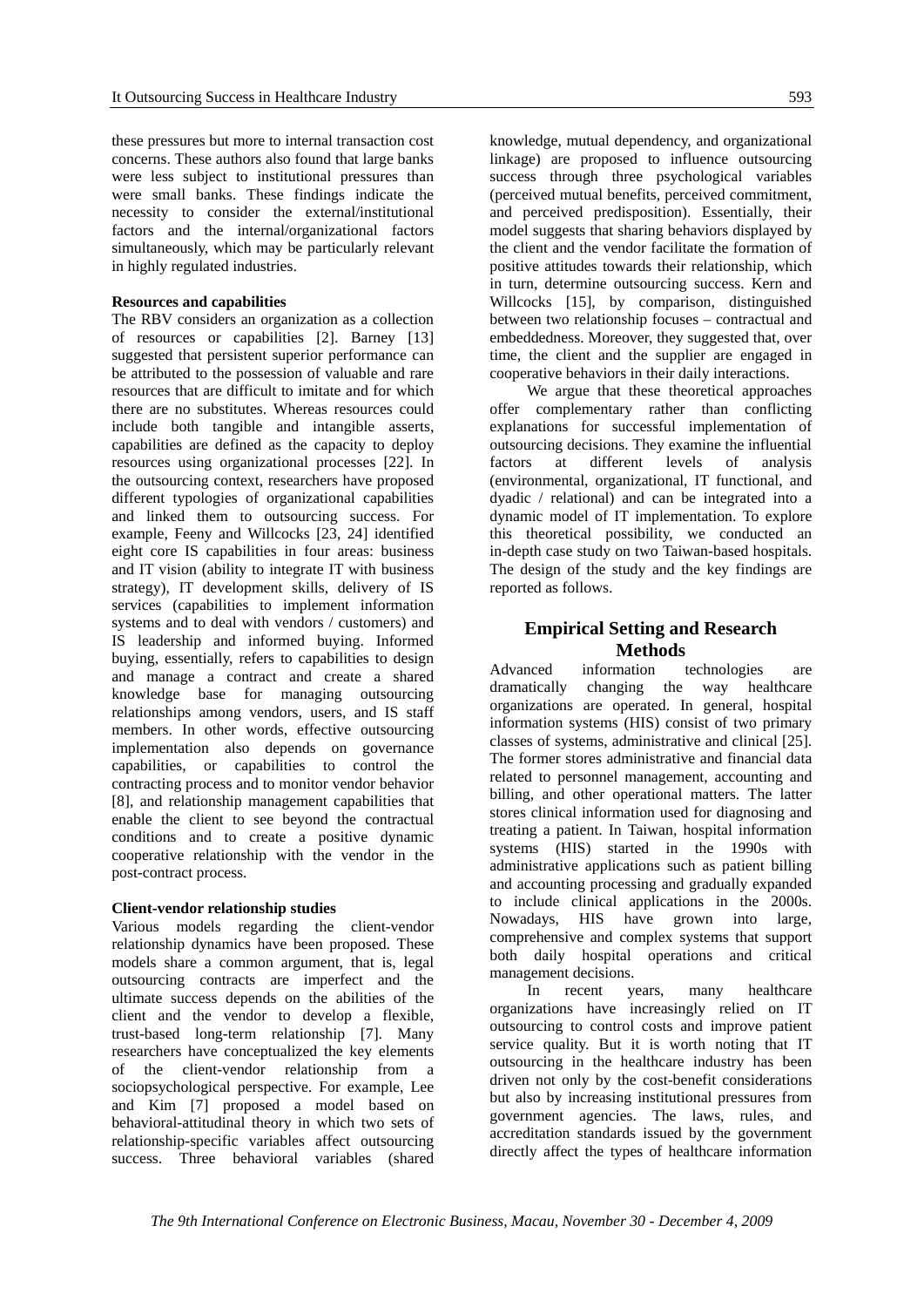systems that most healthcare organizations maintain to ensure patient confidentiality and legal compliance [25].

Changes in governmental regulations have greatly impacted IT outsourcing in Taiwan's healthcare industry. Several major policy changes have occurred in the past two decades. In 1988, all healthcare organizations went through a comprehensive accreditation process monitored by the Department of Health. The system applied to two types of hospitals: general hospitals and teaching hospitals. Each type of hospitals was further classified into three groups: medical centers, regional hospitals and area hospitals. In 1999, the Taiwan Joint Commission on Hospital Accreditation (TJCHA) set up a reformed joint hospital accreditation system, under which all hospitals are evaluated against a set of predefined quality standards every three to four years.

Besides the hospital accreditation system, hospitals in Taiwan are operated under another important institutional framework: the National Health Insurance (NHI) Program, which was launched in 1995. The NHI program provides the public equal access to medical care. The Bureau of National Health Insurance (BNHI), the government agency in charge of health insurance, reimburses hospitals for services using a cost-based reimbursement methodology. All citizens of Taiwan and foreigners who have lived in Taiwan for more than four months are required to join the NHI. Note that a hospital's accreditation rating is related to the amount of medical insurance payment it can obtain from the BNHI. A higher-ranked hospital will be reimbursed more for its service. Faced with the same accreditation and insurance regulations, hospitals in Taiwan have developed similar management practices, including approaches to IT outsourcing.

Since very few studies have examined the IT outsourcing issues in Taiwan's healthcare industry, we chose a case study method in order to gain an in-depth understanding of the factors affecting outsourcing decisions and implementation. Two hospitals (labeled "Hospital A" and "Hospital B" thereafter) were selected as our research sites. Both hospitals had been actively involved in IT outsourcing for more than 10 years. Data were collected from various sources including historical documents, interviews and direct observations. We interviewed a group of top management team members, IT managers and IT professionals in each hospital. Each interviewee was interviewed at least twice and the interviews lasted from 40 minutes to 2 hours.

## **Research Findings**

#### **Hospital A**

Table 1 provides a summary of outsourcing history in Hospital A. This hospital was founded by a Christian missionary in 1954. As described on its website, the hospital's mission is to "actively serve the minority groups and provide necessary care to those in need to fulfill the calling from God." Its 14-member MIS department had 3 sections responsible for software development, infrastructure and maintenance and support respectively. The software section was in charge of development and implementation of HIS. The infrastructure section was responsible for the operation of server, network, telecommunication and associated infrastructure maintenance. The support group was responsible for database management, user support, and PC-based maintenance.

The development of HIS in Hospital A had experienced three phases. In the 1987-1994 period, the hospital installed its first-generation HIS with the focus on accounting and billing applications. The HIS was established in response to the newly launched hospital accreditation system. Its application was limited, only basic patient demographic information and health provider information was collected. The second phase lasted approximately 5 years (1994-1999). The focus of HIS development was to meet the requirements of the BNHI. Since the hospital must file monthly cost reports with the BNHI, the management team realized the need to automate both accounting and clinical information systems. Consequently, a second-generation HIS was introduced in 1996, which was dedicated to patient billing and NHI-related reporting. This HIS was eventually expanded upstream to the patient registration/the medical record departments and downstream to the pharmacy. An automated telephone registration system was added. In 1998, a hospital-wide office automation system was put into use.

In 1999, the 2nd-genreation HIS appeared to have reached its maximum capacity. At the time, more and more hospitals started to install the computerized physician order entry (CPOE) system at physician clinics and in hospital wards. Following this trend, Hospital A made the development of the CPOE system its top priority. As a result, the hospital introduced its third-generation HIS in 2000, with a focus on the outpatient CPOE system. Physicians were able to enter the diagnosis and treatment data directly into a computer. The implementation of the 3rd-generation HIS was also driven by two institutional changes. One, the BHNI began to use NHI IC cards in 2004, which enabled hospitals to track a patient's medical history. Two, a new 3-year hospital accreditation system was initiated in 2005.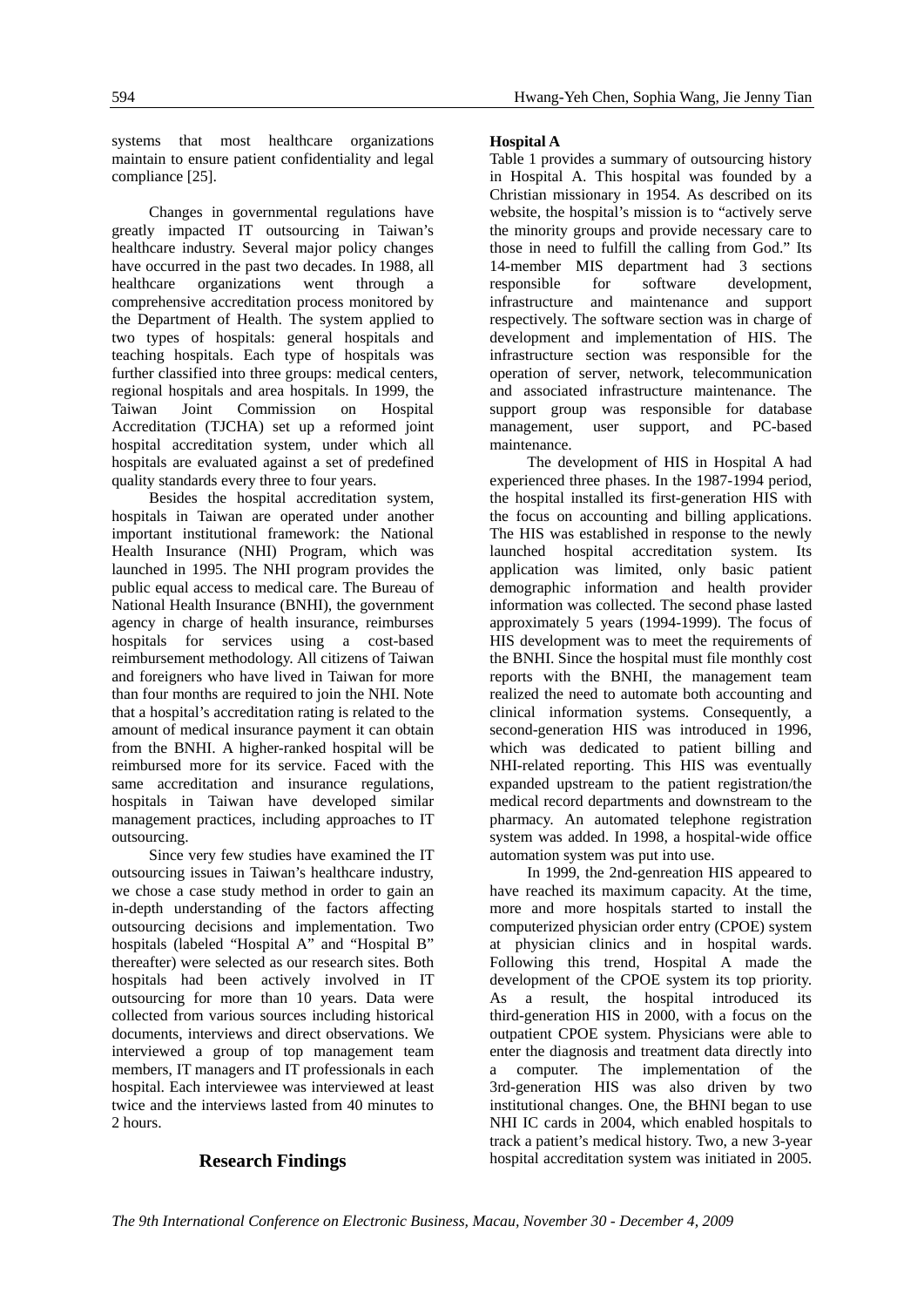Given these changes, Hospital A decided to implement a more comprehensive HIS.

Hospital A outsourced the development of its 1st- and 2nd-generation HIS totally to outside vendors. The first outsourcing contract was signed in 1987. The hospital's MIS department "found" the vendor based on informal recommendations by some IT professionals working in other organizations. In 1995, the department decided to outsource the 2nd-generation HIS to the same vendor. Although the two companies had worked well together in their first outsourcing deal, unexpected problems occurred the second time. Hospital A encountered difficulties with the automatic medication dispensing system designed by the vendor. The machine failed to pass the inspection test. Worse, the hospital's engineers suspected that the vendor provided a used rather than a brand-new machine. Unfortunately, the two parties had only signed a very short, simple contract before getting into the outsourcing deal. What actually happened was nowhere specified in the contract and the relationship between Hospital A and the vendor became intense. The case ended up in court and turned out to be "lose-lose" situation for both parties.

After this negative experience, Hospital A became more cautious when deciding to outsource its 3rd-generation HIS. Two changes took place. First, instead of developing a customized system (as it did in the cases of 1st- and 2nd-genreation HIS), the hospital decided to purchase the source codes of custom packages that had been implemented by other hospitals. Second, a much more rigorous vendor search procedure was used and the contract terms and conditions were carefully worded with a special section about dispute resolution. Once the second vendor was selected, Hospital A asked the vendor to modify the source codes purchased from a similar hospital according to its own business needs. This outsourcing deal was successfully completed.

#### **Hospital B**

This hospital was founded by a Buddhist charity organization in 1986 with a mission to persist the life-respect principles in the spirit of Buddhism, practice medical care of patient-orientation. Table 2 describes the hospital's HIS development and outsourcing history. Its MIS department employed 18 professional, who were in charge of four functions – healthcare systems development, administration application, system control, and auditing & performance. In terms of HIS development, Hospital B had followed a similar path as Hospital A, moving from 1st-genreation HIS, 2nd-genreation HIS to 3rd-genration HIS.

But there were some noticeable differences

between the two hospitals. First, Hospital B was larger than hospital A with a greater number of hospital beds and more budgets, although its history was shorter than Hospital A. Second, the examination of the educational and career backgrounds of Hospital B's MIS staff members revealed that this hospital employed more experienced IT professionals. Third, different from Hospital A that took little t time to do a pre-outsourcing situation analysis (particularly in its first outsourcing deal), Hospital B took effort to evaluate the existing hospital processes from the beginning. For example, before introducing the 2nd-generaton HIS in 1998, the MIS Director first implemented a smaller pilot system in the Chinese Medicine Department in 1996. This pilot run enabled IT professionals to get familiar with the new system and to identify potential problems without causing significant trouble.

#### **Implications for Future Research**

Several observations emerged from our study. We briefly summarize the common themes as follows.

## **Effect of institutional pressures**

Healthcare organizations in Taiwan are faced with increasing institutional pressures on standardizing and automating their operational procedures. Even some hospitals (e.g., Hospital A) might not feel ready to install advanced IT systems, they were pressured to jump on the IT-bandwagon and outsourcing became a popular practice used for meeting the institutional requirements. Note that institutional pressures may have a direct impact on the organization's decision to outsource, we will discuss in the next paragraphs that institutional factors may not be related to outsourcing success. For future research, we propose the following:

**Proposition 1:** Institutional pressures imposed by regulatory agencies are positively related to the healthcare organizations' likelihood of adopting IT outsourcing.

### **Effect of IT capabilities, governance capabilities, and relationship management capabilities**

Our case findings indicate that successful outsourcing implementation is primarily a function of the organization's IT capabilities. Hospital B had stronger IT capabilities than Hospital A, other things being equal. Although Hospital B still needed to seek outside vendors' help, it was better prepared than Hospital A before going out to search for a vendor.

Moreover, consistent with Mayer and Salomon's findings [8], this study shows that IT capabilities actually had a positive relationship with governance capabilities, defined as the ability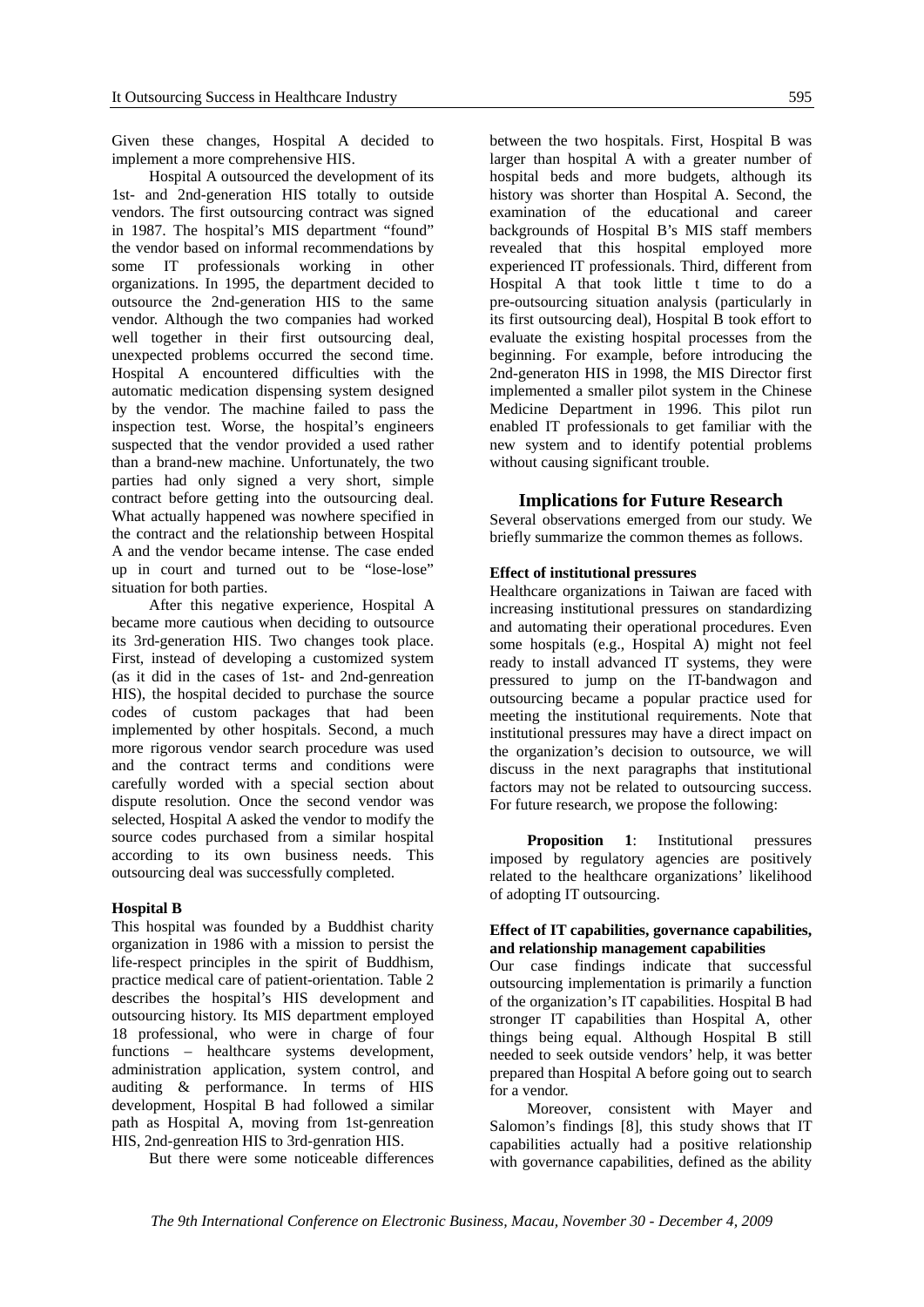to identify qualified vendors, evaluate vendor proposals, write contracts, and monitor vendor behaviors. Governance capabilities can be developed through experience and can also take the form of formal processes. In our study, Hospital A had learned from its experience of contract failure.

It was able to develop a more rigorous vendor selection and evaluation procedure, which led to outsourcing success.

|                            | <b>Hospital Information Systems</b> |                             |                             |  |
|----------------------------|-------------------------------------|-----------------------------|-----------------------------|--|
| Category                   | 1stG-HIS                            | 2ndG-HIS                    | 3rdG-HIS                    |  |
| Outsourcing approach       | Developed externally and            | Developed externally and    | Modified externally and     |  |
|                            | maintained in-house                 | maintained in-house         | maintained in-house         |  |
| Type of application system | Customized systems                  | Customized systems          | Custom package solution     |  |
|                            |                                     |                             | (purchase of source code)   |  |
| Type of governance mode    | Technical supply                    | <b>Business service</b>     | <b>Business service</b>     |  |
|                            |                                     | Technical supply            | Technology partnering       |  |
|                            |                                     | <b>Decision Phase</b>       |                             |  |
| Motivation                 | $\blacksquare$ External             | $\blacksquare$ External     | $\blacksquare$ External     |  |
|                            | - Few vendors available             | - NHI program               | - More vendor available     |  |
|                            | <b>Internal</b>                     | - Few vendor available      | <b>Internal</b>             |  |
|                            | - Lack financial and                | ■ Internal                  | - Lack financial and        |  |
|                            | human resources                     | - Lack financial and        | human resources             |  |
|                            | - Technical capabilities            | human resources             | - Risks                     |  |
|                            | - Risks                             | - Technical capabilities    |                             |  |
|                            |                                     | - Risks                     |                             |  |
| Strategic focus            | Cost efficiency                     | Access to technical skills  | Focus on core IS activities |  |
|                            |                                     | Cost efficiency             | Process improvement         |  |
| Scope                      | System development and              | System development          | System development          |  |
|                            | enhancement                         | (critical commodity)        | (critical differentiator)   |  |
|                            | (useful commodity)                  |                             |                             |  |
| Outsourcing arrangement    | - Selective outsourcing             | - Selective outsourcing     | - Selective outsourcing     |  |
|                            | - Single vendor                     | - Single vendor             | - Multiple vendors          |  |
|                            | - Contract-out                      | - Contract out              | - Contract out              |  |
|                            |                                     | <b>Implementation Phase</b> |                             |  |
| Evaluation                 | - Criteria: reputation and          | - Criteria: established     | - Criteria: reputation and  |  |
|                            | experience                          | trust based on prior        | experience                  |  |
|                            | - Process: word-of-mouth            | positive experience         | - Process: site visit and   |  |
|                            | from peer hospitals                 | - Process: no detailed      | detailed evaluation         |  |
|                            | - Capability: technical             | evaluation                  | - Capability: technical     |  |
|                            | capability and Informed             | - Capability: technical     | capability, Informed        |  |
|                            | buying                              | capability, contract        | buying, contract            |  |
|                            |                                     | monitoring                  | monitoring                  |  |
| Contract                   | - Standard contract                 | - Loose contract            | - Detailed contract         |  |
|                            | (project-based)                     | (project-based)             | (project-based)             |  |
| Conflict resolution        | No major conflict                   | - Negotiation               | Negotiation                 |  |
|                            |                                     | - Court arbitration         |                             |  |

## **Table 1. Summary of IT Outsourcing in Hospital A**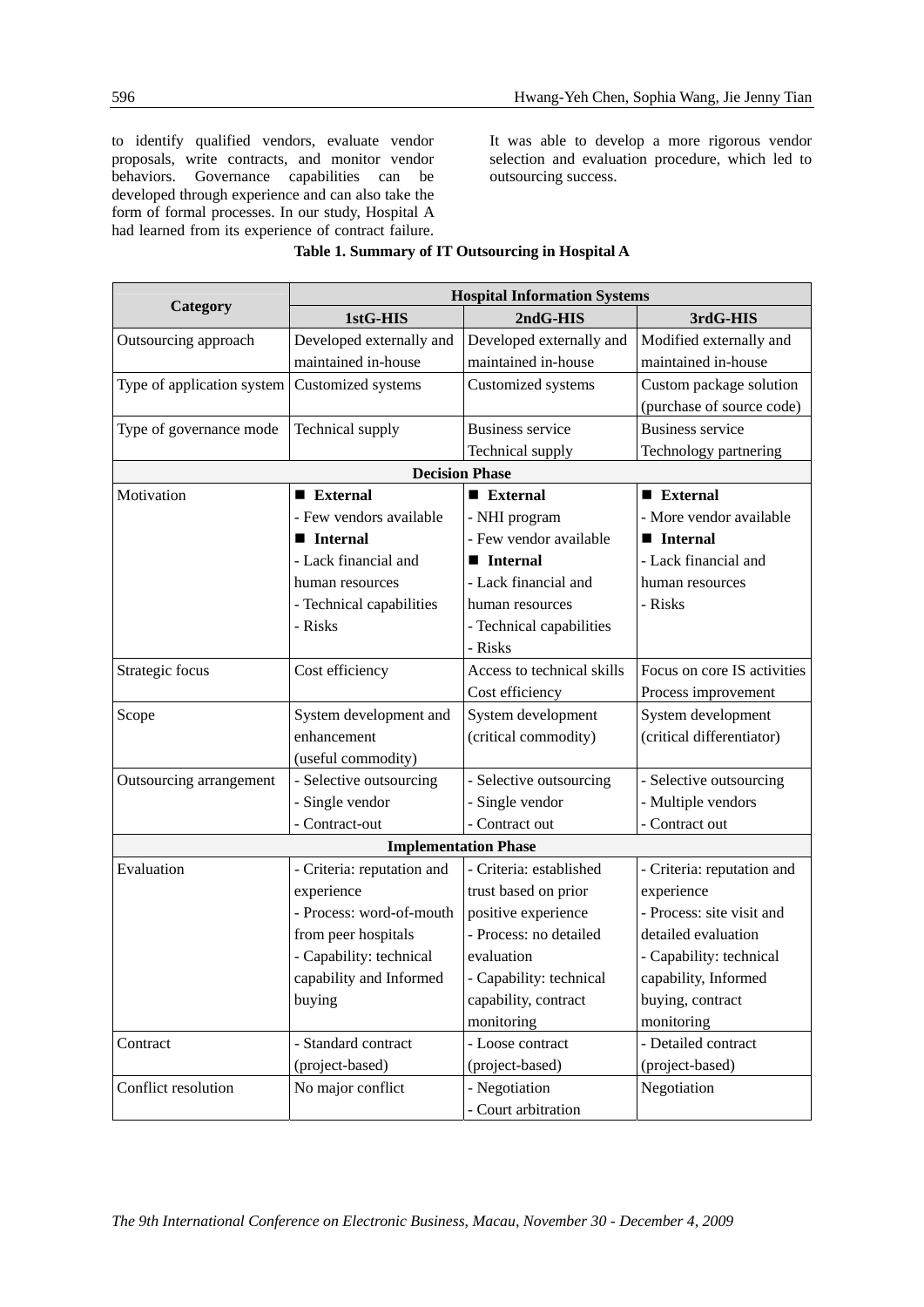|                             |                            | <b>Hospital Information Systems</b> |                              |
|-----------------------------|----------------------------|-------------------------------------|------------------------------|
| Category                    | 1stG-HIS                   | 2ndG-HIS                            | 3rdG-HIS                     |
| Outsourcing approach        | Developed externally and   | Developed externally and            | Developed in-house           |
|                             | maintained in-house        | maintained in-house                 |                              |
| Type of application system  | Customized systems         | Customized systems                  | Customized systems           |
| Type of governance mode     | Technical supply           | <b>Business Alliance</b>            | <b>Technology Partnering</b> |
|                             |                            | <b>Technology Partnering</b>        |                              |
| <b>Decision Phase</b>       |                            |                                     |                              |
| Motivation                  | ■ External                 | $\blacksquare$ External             | $\blacksquare$ External      |
|                             | - Few vendors available    | - NHI program                       | - More vendor available      |
|                             | - Peer hospital            | - Few vendor available              | <b>Internal</b>              |
|                             | <b>Internal</b>            | <b>Internal</b>                     | - More human resources       |
|                             | - Lack financial and       | - Human resources with              | with strong technological    |
|                             | human resources            | moderate technical                  | capabilities                 |
|                             | - Lack technical           | capabilities                        | - Risks                      |
|                             | capabilities               | - Risks                             |                              |
| Strategic focus             | Cost efficiency            | Business restructuring and          | Technology leadership        |
|                             |                            | expansion                           |                              |
|                             |                            | Technology leadership               |                              |
| Scope                       | System development and     | System development                  | System planning and          |
|                             | enhancement                | (critical differentiator))          | consulting                   |
|                             | (useful commodity)         |                                     | (critical differentiator)    |
| Outsourcing arrangement     | - Selective outsourcing    | - Selective outsourcing             | - Mostly insourcing          |
|                             | - Single vendor            | - Single vendor with                |                              |
|                             | - Contract-out             | several subcontractors              |                              |
|                             |                            | - Contract out                      |                              |
| <b>Implementation Phase</b> |                            |                                     |                              |
| Evaluation                  | - Criteria: reputation and | - Criteria: global                  | - Criteria: reputation and   |
|                             | experience                 | reputation                          | experience                   |
|                             | - Process: word-of-mouth   | - Process: no detailed              | - Process: site visit and    |
|                             | from peer hospitals        | evaluation and no open              | detailed evaluation          |
|                             | Capability: technical      | bidding                             | Capability: technical        |
|                             | capability and Informed    | - Capability: technical             | capability, Informed         |
|                             | buying                     | capability, contract                | buying                       |
|                             |                            | management and vendor               |                              |
|                             |                            | development                         |                              |
| Contract                    | Standard contract          | Mixed contract                      | Standard contract            |
| Conflict resolution         | No major conflict          | Negotiation                         | Not applicable               |
|                             |                            | Payment delay                       |                              |

| Table 2. Summary of IT Outsourcing in Hospital B |
|--------------------------------------------------|
|--------------------------------------------------|

Hospital B's case calls for attention to the performance implications of relationship management capabilities. Besides formal contracts, Hospital B also relied on constant interactions with the vendor in the process of implementing outsourcing. Regular information exchange and knowledge sharing keep both the client and the

vendor on the same page. Problems, if any, can be identified as early as possible. Conflicts and disputes can be resolved in less costly ways. Based on these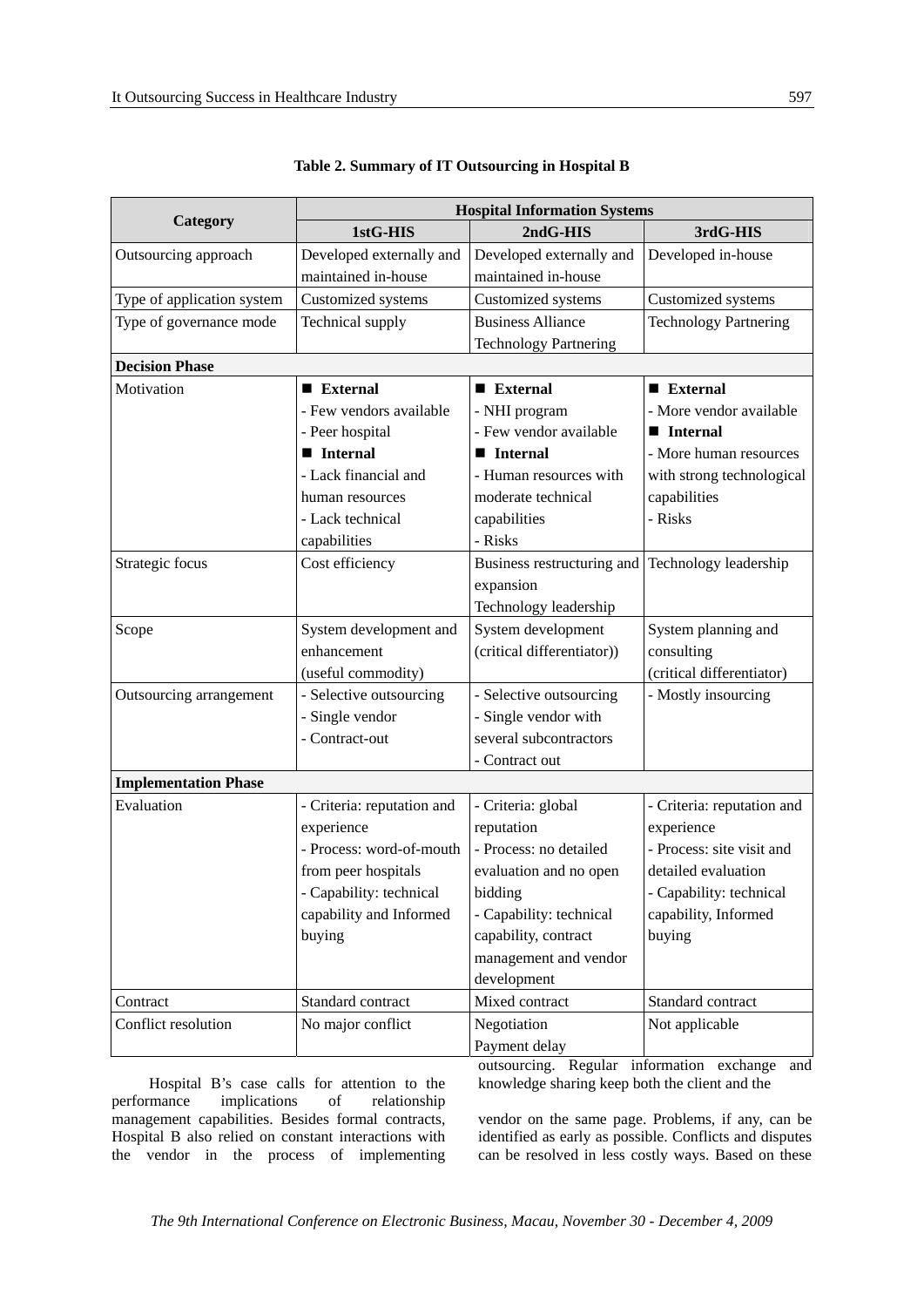observations, we propose the following:

**Proposition 2a:** IT capabilities, governance capabilities, and relationship management capabilities each will have a positive direct effect on outsourcing success in healthcare organizations.

**Proposition 2b**: The three types of capabilities may have an interaction effect on outsourcing success in healthcare organizations.

#### **Conclusions**

This study reports qualitative findings from two healthcare organizations. Admittedly, the study has some limitations (e.g., limited generalizability of the findings). But by closely examining the historical patterns of IT outsourcing in the case hospitals, we expect to draw a distinction between the determinants of outsourcing choice and the determinants of outsourcing success. Results show that institutional changes significantly influence healthcare organizations' IT outsourcing practices, but it is the organization's capabilities to manage the IT function in question, the contract, and the social relationship with the vendor that ultimately affect outsourcing success. Future research is needed to further examine the direct and interaction effects among the institutional and capabilities factors.

#### **References**

- [1] Dibbern, T., Goles, R., Hirschheim, B. and Jayatilaka, B. Information systems outsourcing: A survey and analysis of the literature, *The DATA BASE for Advances in Information Systems*, 35(4), 2004, pp.6-102.
- [2] Espino-Rodríguez, T.F. and Padrón-Robaina, V. A review of outsourcing from the resource-based view of the firm, *International Journal of Management Reviews*, 8(1), 2006, pp.49-70.
- [3] Gonzalez, R., Gasco, J. and Llopis, J. Information systems outsourcing: A literature analysis, *Information & Management*, 43(7), 2006, pp.821-834.
- [4] Lee, J.-N. and Huynh, M.O. The evolution of outsourcing research: What is the next issue? in the 33rd Hawaii International Conference on System Sciences, 2000.
- [5] Fjermestad, J. and Saitta, J.A. A strategic management framework for it outsourcing: A review of the literature and the development of a success factors model, *Journal of Information Technology Case and Application Research*, 7(3), 2005, pp.42-60.
- [6] Goles, T. The impact of the client-vendor relationship on information systems outsourcing success, Ph.D. Dissertation, University of Houston: United States – Texas,

2001.

- [7] Lee, J.-N. and Kim, Y.-G. Understanding outsourcing partnership: A comparison of three theoretical perspectives, *IEEE Transactions on Engineering Management*, 52(1), 2005, pp.43-58.
- [8] Mayer, K.J. and Salomon, R.M. Capabilities, contractual hazards, and governance: Integrating resource-based and transaction cost perspectives, *Academy of Management Journal*, 49(5), 2006, pp.942-959.
- [9] Chaudhury, A., Nam, K. and Roa, H.R. Management of information systems outsourcing: A bidding perspective, *Journal of Management Information Systems*, 12(2), 1995, pp.131-159.
- [10] Williamson, O.E. *The economic institutions of capitalism*, New York: The Free Press, 1985.
- [11] Abrahamson, E. Managerial fads and fashions: The diffusion and rejection of innovations, *Academy of Management Review*, 16(3), 1991, pp.586-612.
- [12] DiMaggio, P.J. and Powell, W.W. The iron cage revisited: Institutional isomorphism and collective rationality in organizational fields. *American Sociological Review*, 48(2), 1983, pp.147-160.
- [13] Barney, J.B. Firm resources and sustained competitive advantage, *Journal of Management*, 17(1), 1991, pp.99-120.
- [14] Barney, J.B. How a firm's capabilities affect boundary decisions, *MIT Sloan Management Review*, 40(3). 1999, pp.137-145.
- [15] Kern, T. and Willcocks, L. Exploring information technology outsourcing relationships: Theory and practice, *The Journal of Strategic Information Systems*, 9(4), 2000, pp.321-350.
- [16] Lee, J.-N., Huynh, M.Q. and Hirschheim, R. An integrative model of trust on IT outsourcing: Examining a bilateral perspective. *Information Systems Frontiers*, 10(2), 2008, pp.145-163.
- [17] Mahoney, J.T. and Pandian, J.R. The resource-based view within the conversation of strategic management, *Strategic Management Journal*, 13(5). 1992, pp.363-380.
- [18] Aubert, B.A., Rivard, S. and Patry, M. A. transaction cost model of IT outsourcing, *Information & Management*, 41(7), 2004, pp.921-932.
- [19] Ang, S. and Straub, D.W. Production and transaction economies and IS outsourcing: A study of the U.S. banking industry, *MIS Quarterly*, 22(4), 1998, pp.535-552.
- [20] Nam, K., Rajagopalan, S., Rao, H.R., and Chaudgury, A. A two-level investigation of information systems outsourcing, *Communications of the ACM*, 39, 1996,